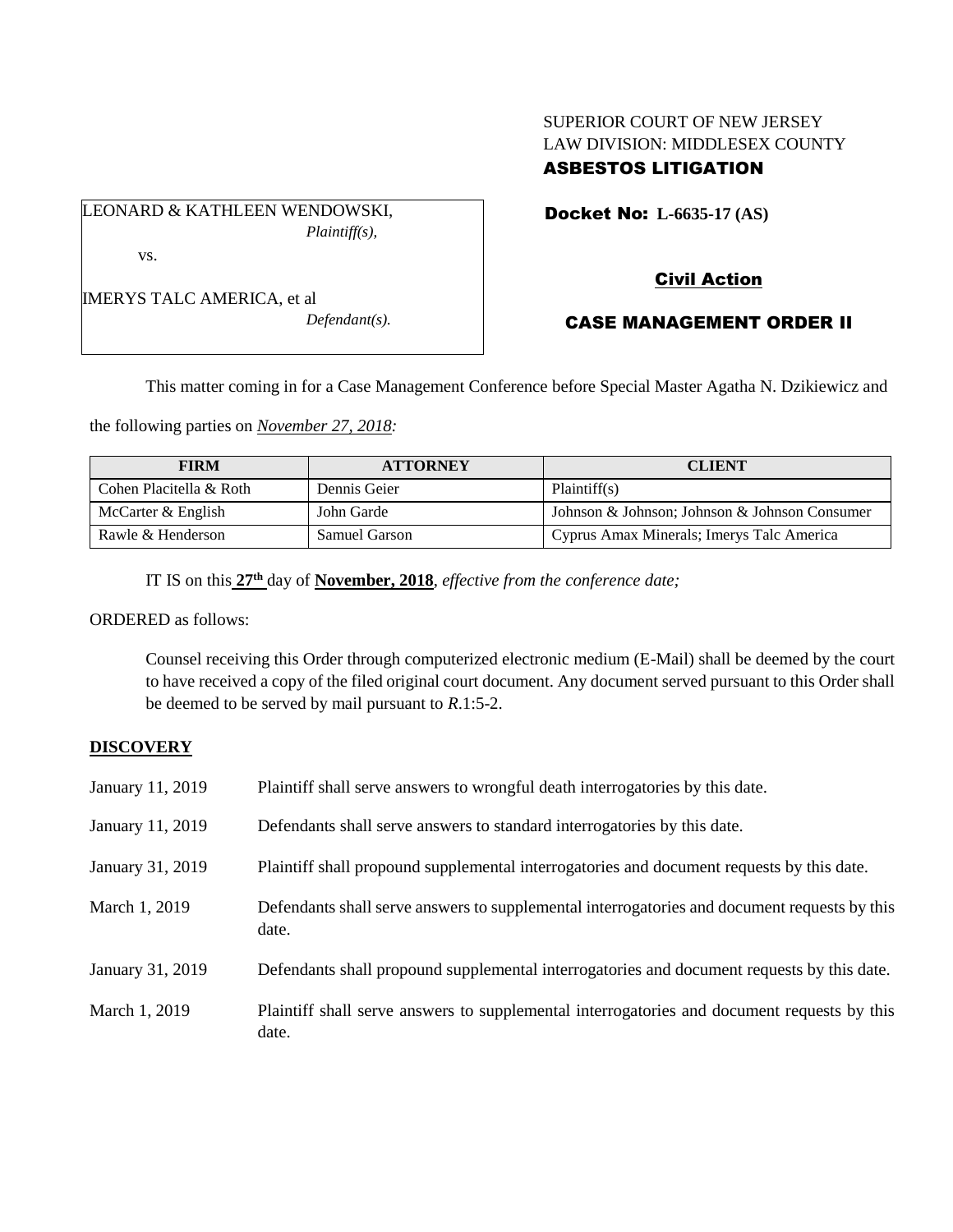- April 30, 2019 Fact discovery, including depositions, shall be completed by this date. Plaintiff's counsel shall contact the Special Master within one week of this deadline if all fact discovery is not completed.
- April 30, 2019 Depositions of corporate representatives shall be completed by this date.

#### **EARLY SETTLEMENT**

June 28, 2019 Settlement demands shall be served on all counsel and the Special Master by this date.

#### **SUMMARY JUDGMENT MOTION PRACTICE**

| June 28, 2019   | Plaintiff's counsel shall advise, in writing, of intent not to oppose motions by this date. |
|-----------------|---------------------------------------------------------------------------------------------|
| July 19, 2019   | Summary judgment motions shall be filed no later than this date.                            |
| August 16, 2019 | Last return date for summary judgment motions.                                              |

#### **MEDICAL DEFENSE**

| January 11, 2019   | Plaintiff shall serve updated medical authorizations by this date.                                                                                                                                                                                       |
|--------------------|----------------------------------------------------------------------------------------------------------------------------------------------------------------------------------------------------------------------------------------------------------|
| June 14, 2019      | Plaintiff shall serve medical expert reports by this date.                                                                                                                                                                                               |
| June 14, 2019      | Upon request by defense counsel, plaintiff is to arrange for the transfer of pathology specimens<br>and x-rays, if any, by this date.                                                                                                                    |
| September 30, 2019 | Defendants shall identify its medical experts and serve medical reports, if any, by this date. In<br>addition, defendants shall notify plaintiff's counsel (as well as all counsel of record) of a<br>joinder in an expert medical defense by this date. |

#### **LIABILITY EXPERT REPORTS**

- June 14, 2019 Plaintiff shall identify its liability experts and serve liability expert reports or a certified expert statement by this date or waive any opportunity to rely on liability expert testimony.
- September 30, 2019 Defendants shall identify its liability experts and serve liability expert reports, if any, by this date or waive any opportunity to rely on liability expert testimony.

#### **EXPERT DEPOSITIONS**

October 25, 2019 Expert depositions shall be completed by this date. To the extent that plaintiff and defendant generic experts have been deposed before, the parties seeking that deposition in this case must file an application before the Special Master and demonstrate the necessity for that deposition. To the extent possible, documents requested in a deposition notice directed to an expert shall be produced three days in advance of the expert deposition. The expert shall not be required to produce documents that are readily accessible in the public domain.

 $\_$  ,  $\_$  ,  $\_$  ,  $\_$  ,  $\_$  ,  $\_$  ,  $\_$  ,  $\_$  ,  $\_$  ,  $\_$  ,  $\_$  ,  $\_$  ,  $\_$  ,  $\_$  ,  $\_$  ,  $\_$  ,  $\_$  ,  $\_$  ,  $\_$  ,  $\_$  ,  $\_$  ,  $\_$  ,  $\_$  ,  $\_$  ,  $\_$  ,  $\_$  ,  $\_$  ,  $\_$  ,  $\_$  ,  $\_$  ,  $\_$  ,  $\_$  ,  $\_$  ,  $\_$  ,  $\_$  ,  $\_$  ,  $\_$  ,